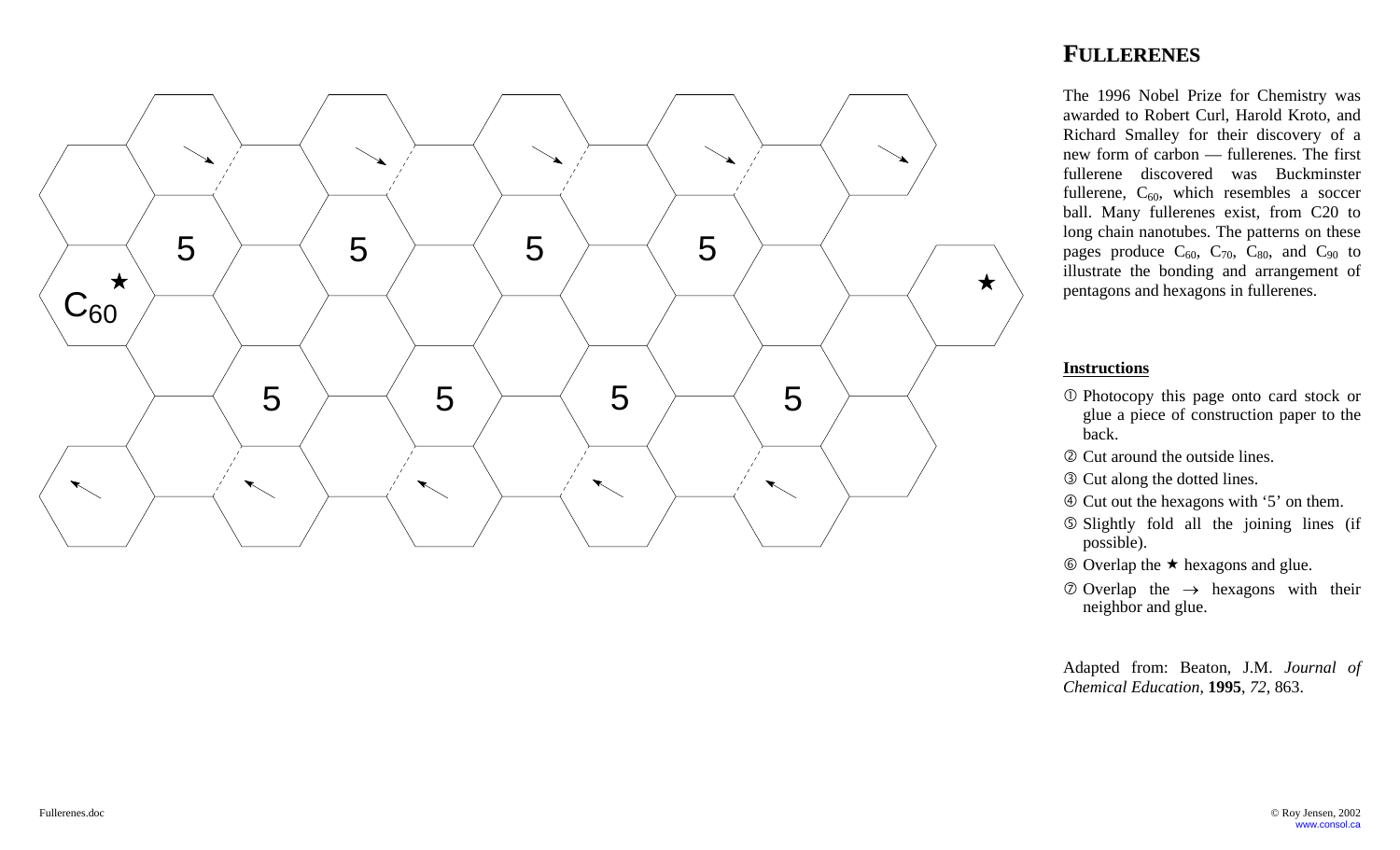

The 1996 Nobel Prize for Chemistry was awarded to Robert Curl, Harold Kroto, and Richard Smalley for their discovery of a new form of carbon — fullerenes. The first fullerene discovered was Buckminster fullerene,  $C_{60}$ , which resembles a soccer ball. Many fullerenes exist, from C20 to long chain nanotubes. The patterns on these pages produce  $C_{60}$ ,  $C_{70}$ ,  $C_{80}$ , and  $C_{90}$  to illustrate the bonding and arrangement of pentagons and hexagons in fullerenes.

#### **Instructions**

- c Photocopy this page onto card stock or glue a piece of construction paper to the back.
- d Cut around the outside lines.
- **Example 2** Cut along the dotted lines.
- f Cut out the hexagons with '5' on them.
- g Slightly fold all the joining lines (if possible).
- $\circ$  Overlap the  $\star$  hexagons and glue.
- $\oslash$  Overlap the  $\rightarrow$  hexagons with their neighbor and glue.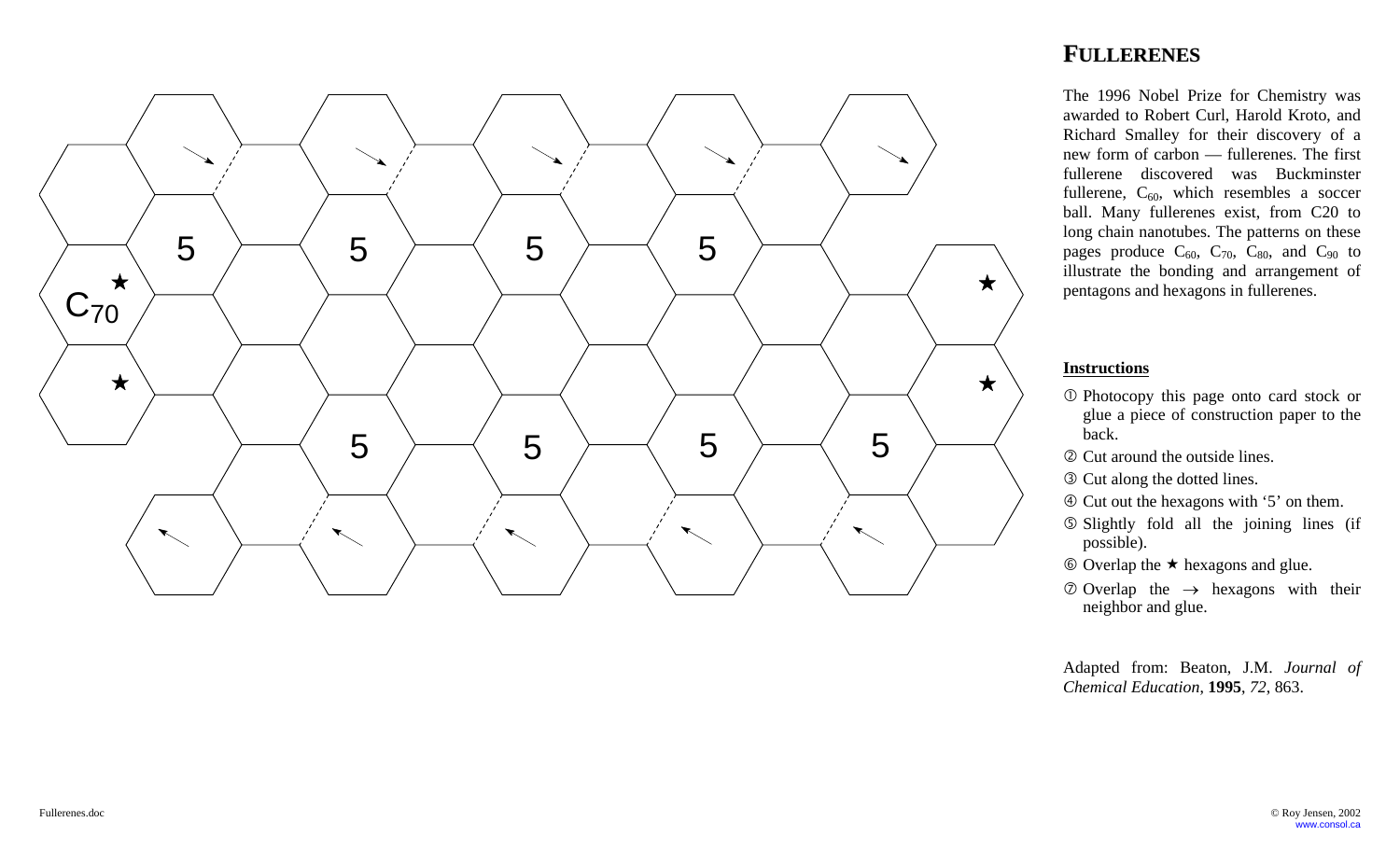

The 1996 Nobel Prize for Chemistry was awarded to Robert Curl, Harold Kroto, and Richard Smalley for their discovery of a new form of carbon — fullerenes. The first fullerene discovered was Buckminster fullerene,  $C_{60}$ , which resembles a soccer ball. Many fullerenes exist, from C20 to long chain nanotubes. The patterns on these pages produce  $C_{60}$ ,  $C_{70}$ ,  $C_{80}$ , and  $C_{90}$  to illustrate the bonding and arrangement of pentagons and hexagons in fullerenes.

### **Instructions**

- c Photocopy this page onto card stock or glue a piece of construction paper to the back.
- d Cut around the outside lines.
- **Example 2** Cut along the dotted lines.
- f Cut out the hexagons with '5' on them.
- g Slightly fold all the joining lines (if possible).
- $\circ$  Overlap the  $\star$  hexagons and glue.
- $\oslash$  Overlap the  $\rightarrow$  hexagons with their neighbor and glue.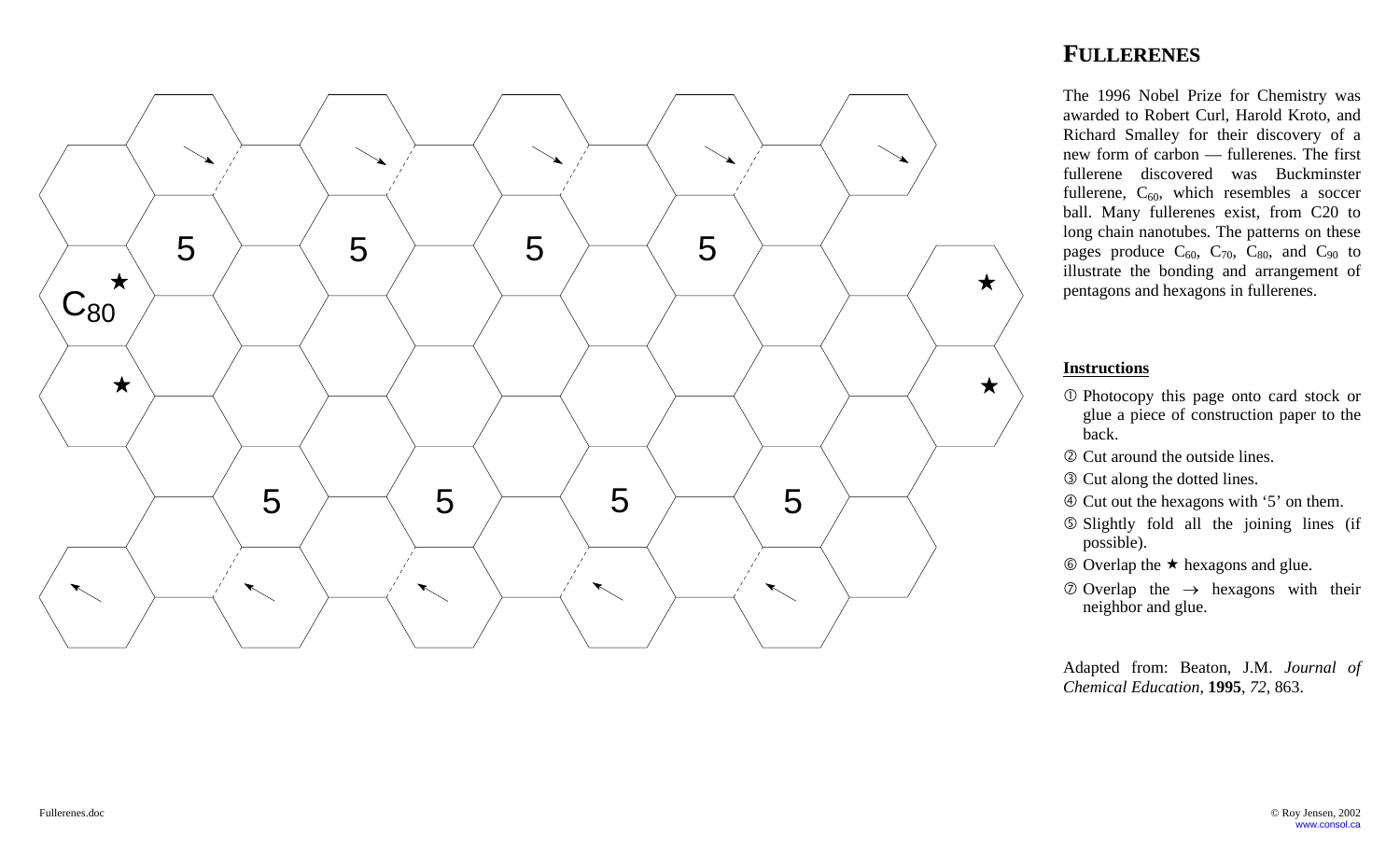

The 1996 Nobel Prize for Chemistry was awarded to Robert Curl, Harold Kroto, and Richard Smalley for their discovery of a new form of carbon — fullerenes. The first fullerene discovered was Buckminster fullerene,  $C_{60}$ , which resembles a soccer ball. Many fullerenes exist, from C20 to long chain nanotubes. The patterns on these pages produce  $C_{60}$ ,  $C_{70}$ ,  $C_{80}$ , and  $C_{90}$  to illustrate the bonding and arrangement of pentagons and hexagons in fullerenes.

### **Instructions**

- c Photocopy this page onto card stock or glue a piece of construction paper to the back.
- d Cut around the outside lines.
- **Example 2** Cut along the dotted lines.
- f Cut out the hexagons with '5' on them.
- g Slightly fold all the joining lines (if possible).
- $\circ$  Overlap the  $\star$  hexagons and glue.
- $\oslash$  Overlap the  $\rightarrow$  hexagons with their neighbor and glue.